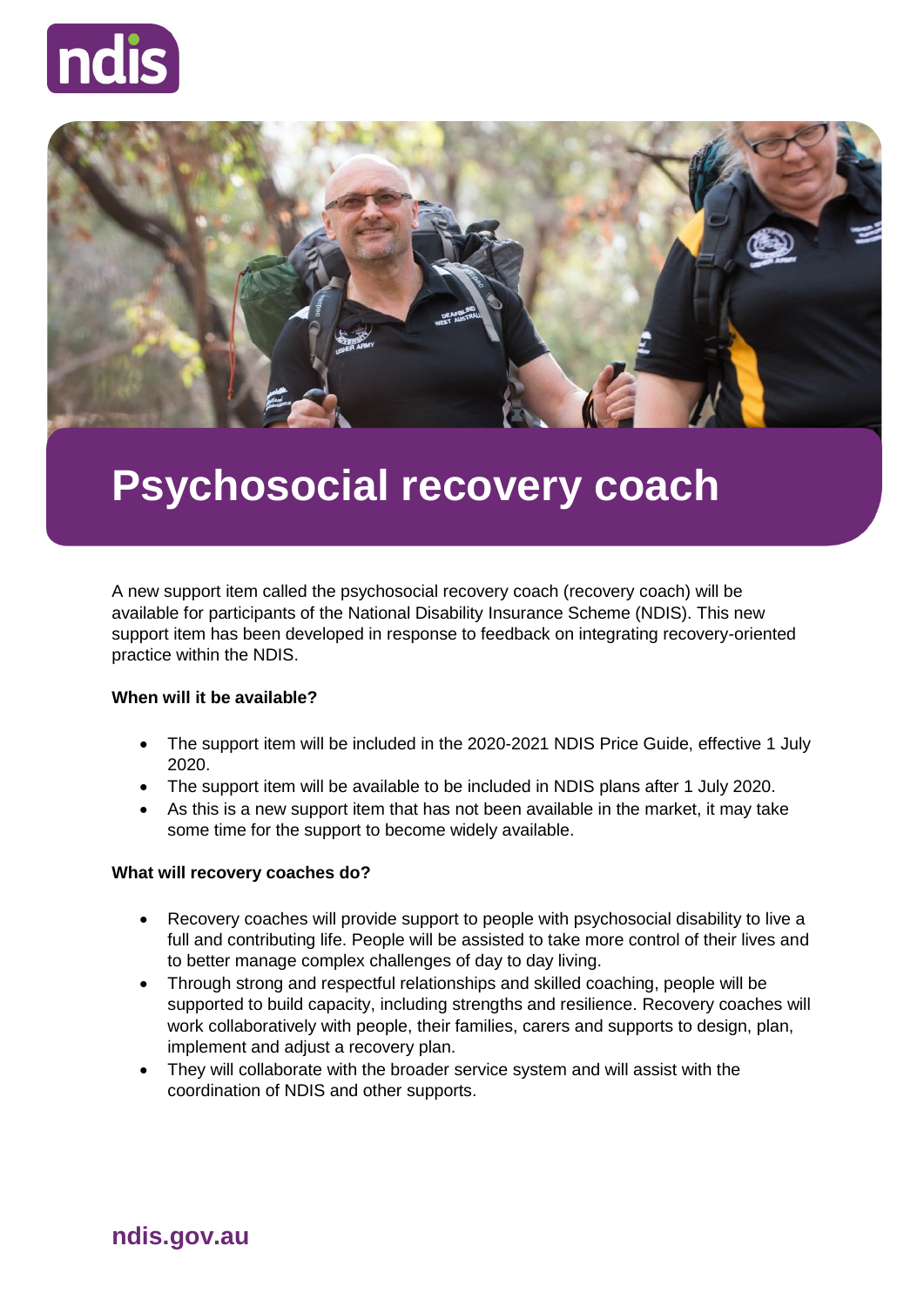

## **How will the recovery coaches work?**

- The work of recovery coaches, underpinned by recovery-oriented practice, will be informed by:
	- o Australian Health Ministers' Advisory Council's National framework for recovery-oriented mental health services.
	- o The National Disability Insurance Scheme Act 2013
	- o NDIS Quality and Safeguards Commission requirements, including the NDIS Code of Conduct
	- o A new NDIS National Framework for Recovery-oriented Psychosocial Disability Services, which will be released in 2021. This new framework will be developed in consultation with people with psychosocial disability, their families, carers, service providers and State and Territory Governments.
- Recovery coach competencies are based on the domains and capabilities of recovery-oriented service delivery set out in the Australian Health Ministers' Advisory Council's National framework for recovery-oriented mental health services. It is proposed that recovery coaches should have tertiary qualifications in peer work or mental health (minimum of Certificate IV in Mental Health Peer Work or Certificate IV in Mental Health) or equivalent training; and/or a minimum two years of experience in mental health-related work.
- Recovery coaches are different from support co-ordinators in that they bring specialist knowledge and skills in psychosocial recovery, mental health and service navigation within the mental health system. Given support co-ordination is an element of the recovery coach role, the NDIA will generally not be funding both in a participant's plan.
- Psychosocial recovery coaching supports will be delivered by providers in Registration Group 106 (Assistance in coordinating or managing life stages, transition and supports).

#### **What will recovery coaches offer to participants?**

- A participant with funding for a recovery coach in their plan will have the option of selecting a recovery coach with either lived experience or with learned knowledge of psychosocial disability and mental health. The practice of Lived Experience recovery coaches will be informed by the Lived Experience Discipline.
- Roles and responsibilities of recovery coaches include:
	- o Developing a recovery-enabling relationship
	- o Supporting participants' engagement with the NDIS
	- o Coaching to increase recovery skills and personal capacity, including motivation, strengths, resilience and decision-making
	- o Supporting participants with their recovery planning
	- o Collaborating with the broader system of supports.